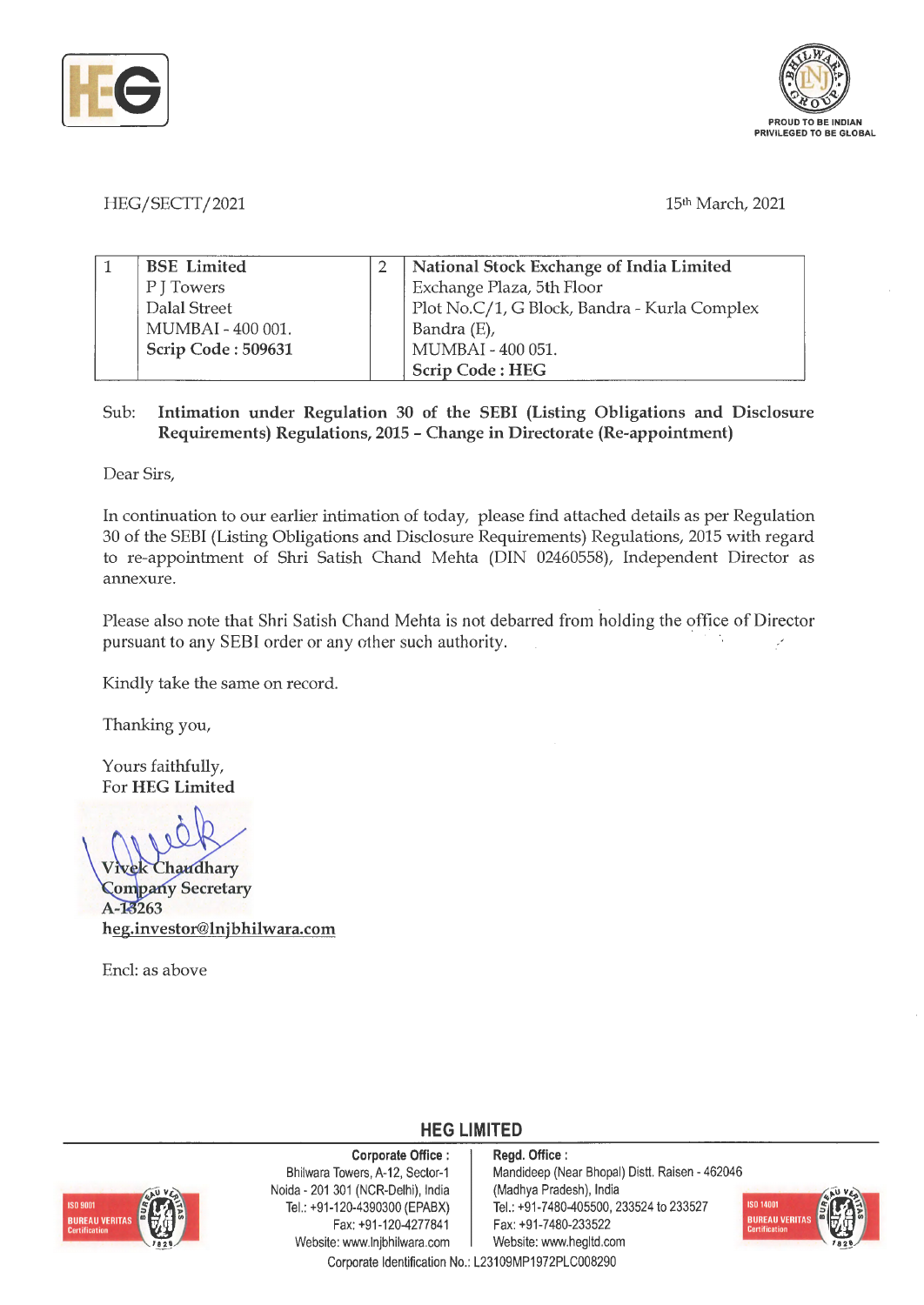## **Annexure**

| <b>Name of Director</b>  | Shri Satish Chand Mehta                                                                                                                                                                                                                                                                                                                                                                                                                                                                                                                                                                                                                                                                                                                                                                                                                                                                                                                                                                                                                                                                                                                                               |
|--------------------------|-----------------------------------------------------------------------------------------------------------------------------------------------------------------------------------------------------------------------------------------------------------------------------------------------------------------------------------------------------------------------------------------------------------------------------------------------------------------------------------------------------------------------------------------------------------------------------------------------------------------------------------------------------------------------------------------------------------------------------------------------------------------------------------------------------------------------------------------------------------------------------------------------------------------------------------------------------------------------------------------------------------------------------------------------------------------------------------------------------------------------------------------------------------------------|
| Category of Directorship | Non-Executive (Independent)                                                                                                                                                                                                                                                                                                                                                                                                                                                                                                                                                                                                                                                                                                                                                                                                                                                                                                                                                                                                                                                                                                                                           |
| <b>DIN</b>               | 02460558                                                                                                                                                                                                                                                                                                                                                                                                                                                                                                                                                                                                                                                                                                                                                                                                                                                                                                                                                                                                                                                                                                                                                              |
| Date of Re-appointment   | The existing term will expire on 22 <sup>nd</sup> June, 2021.<br>Effective date of re-appointment is 23rd June, 2021 for a period<br>of five years upto 22 <sup>nd</sup> June, 2026 (second term).                                                                                                                                                                                                                                                                                                                                                                                                                                                                                                                                                                                                                                                                                                                                                                                                                                                                                                                                                                    |
| <b>Brief Profile</b>     | Ambassador Satish C. Mehta joined the Indian Foreign Service<br>in 1983 and retired as Director General, Indian Council for<br>Cultural Relations (ICCR) in September, 2015. Earlier, after<br>serving in France, Ivory Coast and Italy, he was Political<br>Advisor to UN Head of Mission in Haiti during UN Peace<br>Keeping Operations in 1995-96. He served as Director to Prime<br>Ministers Shri Atal Bihari Vajpayee and Shri I.K. Gujral in the<br>Prime Minister's Office from 1997 to 1999 dealing with the<br>strategic sector- External Affairs, Defence, Atomic Energy,<br>Space, Information and Broadcasting and S&T. During July<br>1999 to July 2002 he was Political Counsellor in the Indian<br>Mission to the United Nations in New York, from where he<br>went as Deputy Chief of Mission in Tel Aviv from 2002-2005.<br>He served as India's Consul General in Toronto from 2005-2008<br>and as Joint Secretary (North) incharge of crucial neighbouring<br>countries of Nepal and Bhutan in the Ministry of External<br>Affairs from October 2008 until July, 2011. He was Indian<br>Ambassador in Kuwait from July 2011 until November, 2013. |
|                          | He has represented India in many international conferences,<br>including on disarmament. He was on the UN Secretary-<br>General's Group of Experts on Conventional Arms Register<br>and was a member of the Stockholm Process and Bonn-Berlin<br>Process on Targeted UN Sanctions. He was India's delegate to<br>the UN General Assembly from 1997 to 2002. He has handled<br>a variety of work, including political and disarmament as well<br>as economic and commercial during his career.                                                                                                                                                                                                                                                                                                                                                                                                                                                                                                                                                                                                                                                                         |
|                          | As Joint Secretary (North) is managed the largest external aid<br>budget of India, bringing to bear his domain knowledge of<br>finance and management as a Chartered Accountant. He has<br>considerable experience of project implementation, including<br>hydropower projects, roads, hospitals, small development<br>projects etc. He was a Member of the Boards of three Indian-<br>aided hydropower projects in Bhutan totalling over 2500 MWs.                                                                                                                                                                                                                                                                                                                                                                                                                                                                                                                                                                                                                                                                                                                   |
|                          | Ambassador Mehta is presently serving on the Boards of some<br>listed and non-listed companies. Earlier he had served on the<br>Boards of Power Trading Corporation of India, PTC Energy<br>Ltd and NTPC Vidyut Vyapar Nigam Ltd.                                                                                                                                                                                                                                                                                                                                                                                                                                                                                                                                                                                                                                                                                                                                                                                                                                                                                                                                     |

 $\epsilon$